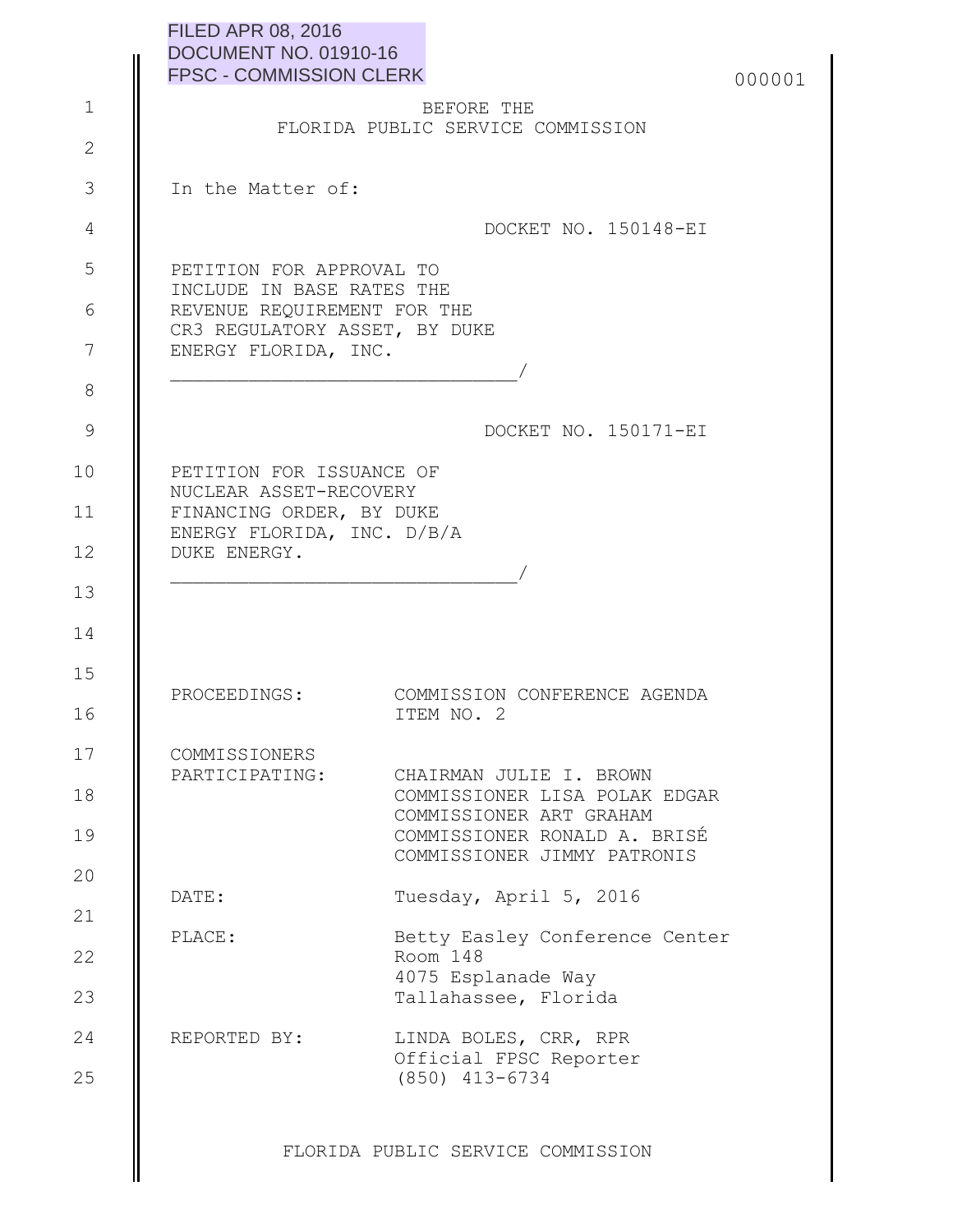000002

P R O C E E D I N G S

**CHAIRMAN BROWN:** Moving on to Item 2. Good morning.

1

2

3

4

5

6

7

8

9

10

11

12

13

14

15

16

17

18

19

 $20$ 

21

22

23

24

25

**MR. CICCHETTI:** Good morning, Madam Chair, Commissioners. Mark Cicchetti with staff.

Item 2 is a recommendation to approve Duke Energy Florida's motion for approval of a stipulation concerning a second amendment to the Revised and Restated Stipulation and Settlement Agreement. The purpose of the stipulation is to clarify how certain Extended Power Uprate costs should be recovered through the capacity cost recovery clause. Staff is recommending approval of the motion because it will help facilitate the issuance of the 2016 nuclear asset-recovery bonds and because it is in the public interest.

No one has asked to address the Commission on this item, and staff is available for questions.

> **CHAIRMAN BROWN:** Thank you, Mark. Commissioners, any questions? Commissioner Edgar.

**COMMISSIONER EDGAR:** Madam Chair, I had a good briefing with staff on this yesterday, have reviewed it thoroughly. I do believe it is in the public interest, and I move approval of the staff

FLORIDA PUBLIC SERVICE COMMISSION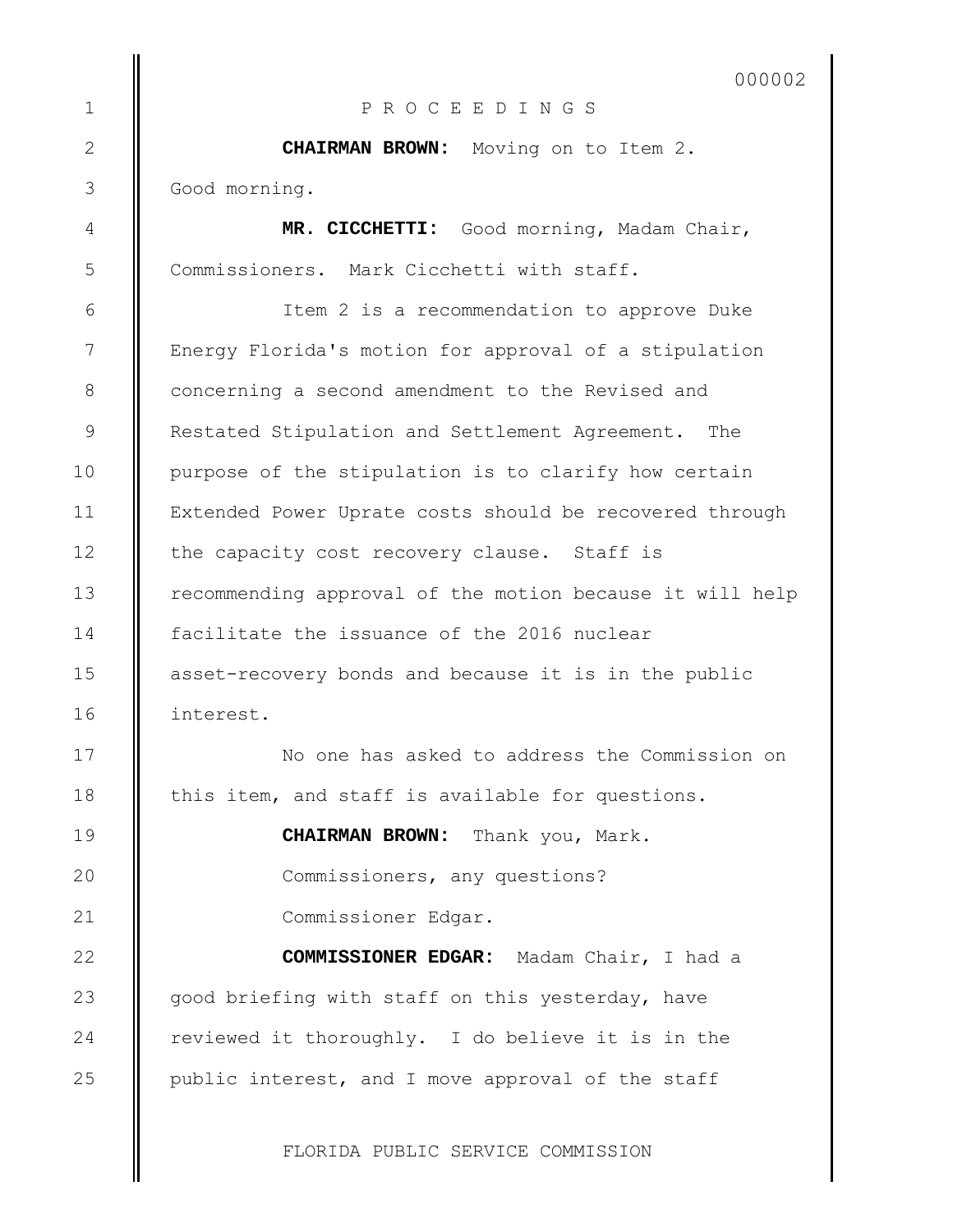recommendation.

| $\mathbf{2}$   | CHAIRMAN BROWN: Is there a second?                   |
|----------------|------------------------------------------------------|
| $\mathfrak{Z}$ | <b>COMMISSIONER BRISÉ:</b> Second.                   |
| 4              | <b>CHAIRMAN BROWN:</b> Any further discussion?       |
| 5              | All those in -- before we vote on it, I do just want |
| 6              | to point out and make it clear for the record that   |
| 7              | all signatories and parties are -- all the parties   |
| $8\,$          | are signatories to this amendment. And with that,    |
| $\mathsf 9$    | all those in favor.                                  |
| 10             | (Vote taken.)                                        |
| 11             | All right. The item passes. Thank you.               |
| 12             | Thank you, staff, for your work on this.             |
| 13             | (Agenda item concluded.)                             |
| 14             |                                                      |
| 15             |                                                      |
| 16             |                                                      |
| 17             |                                                      |
| 18             |                                                      |
| 19             |                                                      |
| 20             |                                                      |
| 21             |                                                      |
| 22             |                                                      |
| 23             |                                                      |
| 24             |                                                      |
| 25             |                                                      |
|                |                                                      |
|                | FLORIDA PUBLIC SERVICE COMMISSION                    |